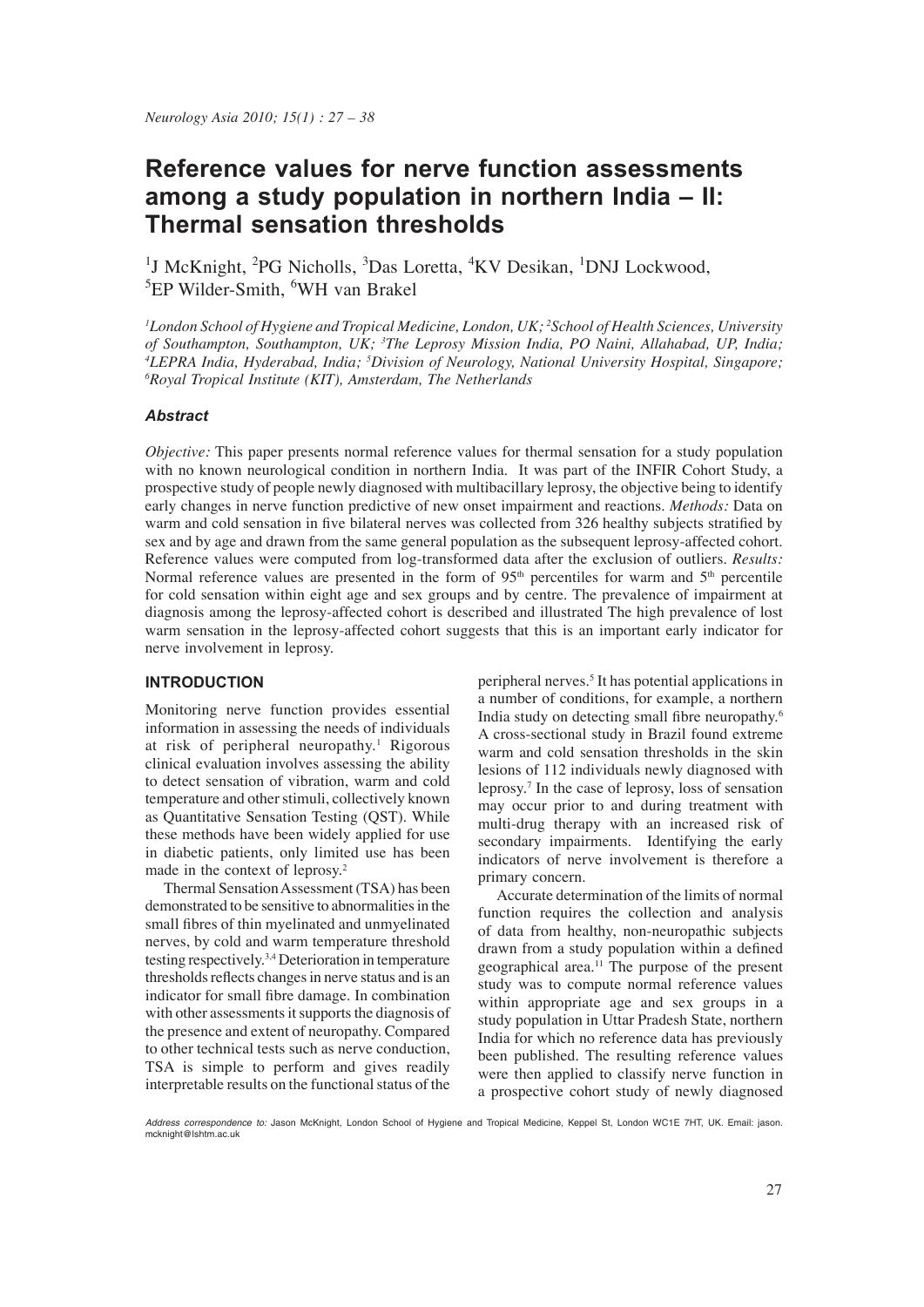multibacillary leprosy, the INFIR Cohort Study, the objective being to identify early changes in nerve function predictive of new onset impairment and reactions. See the first paper of the present series $12$  for more details.

## **METHODS**

#### *Equipment*

The equipment used in each field centre was a Thermal Sensation Analyser (TSA) II manufactured by Medoc, Israel and supported and maintained by agents in India. The TSA II is a computer-linked system that heats or cools a thermode. Starting from a baseline temperature of 32˚C it allows determination of thermal sensation thresholds by a stepwise warming or cooling of the thermode placed in turn on each of a series of test sites. Subjects indicate when they perceive a change in temperature. The equipment records the appropriate temperature as the limit of warm or cold sensation alongside demographic data in a standard spreadsheet format. Several different algorithms are available for determining thresholds, including the 'forced-choice, twoalternative method', the 'method of limits' and the 'method of levels'.5 Since the method of levels has good test repeatability and little inter-session bias compared to the other methods.<sup>13</sup> this was the preferred method for the present study.

#### *Subject selection and sample size*

As with the study of vibration thresholds we planned to recruit subjects from among the healthy relatives accompanying individuals attending general and dermatology outpatient clinics at the two participating centres, applying inclusion and exclusion criteria as follows:

*Inclusion criteria:* Individuals were selected to obtain an equal number of male and female subjects and equal numbers of subjects in each of four age bands up to 60 years, the maximum age for recruitment to the subsequent cohort study.

*Exclusion criteria:* Since the diagnosis of leprosy can only be made on clinical grounds all subjects were screened by an experienced leprologist leading to the exclusion of anyone exhibiting clinical signs or symptoms of leprosy. Subjects with any known neurological disorder, previous contact with leprosy or a history of diabetes were also excluded. Individuals aged above 60 years or those less than 10 years were excluded.

 To ensure adequate precision we planned to assess 40 subjects within each of the four age groups for men and for women. The overall target for the number of normal subjects was therefore 320, equal numbers to be recruited in each centre.

#### *Protocol for testing and data recording*

The test sites and bilateral nerves assessed in the study were the same as those to be assessed in the Cohort Study. These were the cutaneous areas innervated by five of the nerves commonly affected during leprosy neuropathy. For the ulnar nerve, the palmar hypothenar area, for the median, the palmar thenar area, for the radial cutaneous, the dorso-radial web space between the thumb and the first digit, for the sural, the dorso-lateral area of the foot and for the posterior tibial nerve, the plantar surface of the distal phalanx of the big toe. At each site cold and warm sensation thresholds were assessed, giving a total of 20 data points for each subject. The test procedure is outlined in Table 1. Further details on the study design are available in an earlier publication.<sup>8</sup>

 Producing reliable data requires good levels of concentration on the part of subjects. Subjects were informed of the testing process and given practice in responding to the thermal stimulus. Verbal encouragement and instructions were given throughout the procedure. A small number of subjects were unable to detect warming at temperatures approaching 50ºC or cooling at temperatures approaching 10ºC, the range of measurable temperatures. All these assessments were excluded from the calculation of reference values.

 The testing was undertaken by a team of physiotherapists also responsible for vibrometry and nerve conduction testing. After initial training the teams in each centre, four physiotherapists and a physio-technician in Naini and four physiotherapists in Faizabad, completed inter-rater reliability testing. Within each centre each pairing was asked to complete up to 20 assessments of volunteer subjects. For this purpose only we recruited subjects with a variety of neurological conditions that would ensure testing across a range of warm and cold sensation thresholds. The results were analysed and demonstrated a good level of reliability.

#### *Identification of outliers and computation of reference values*

A total of 326 subjects were assessed and the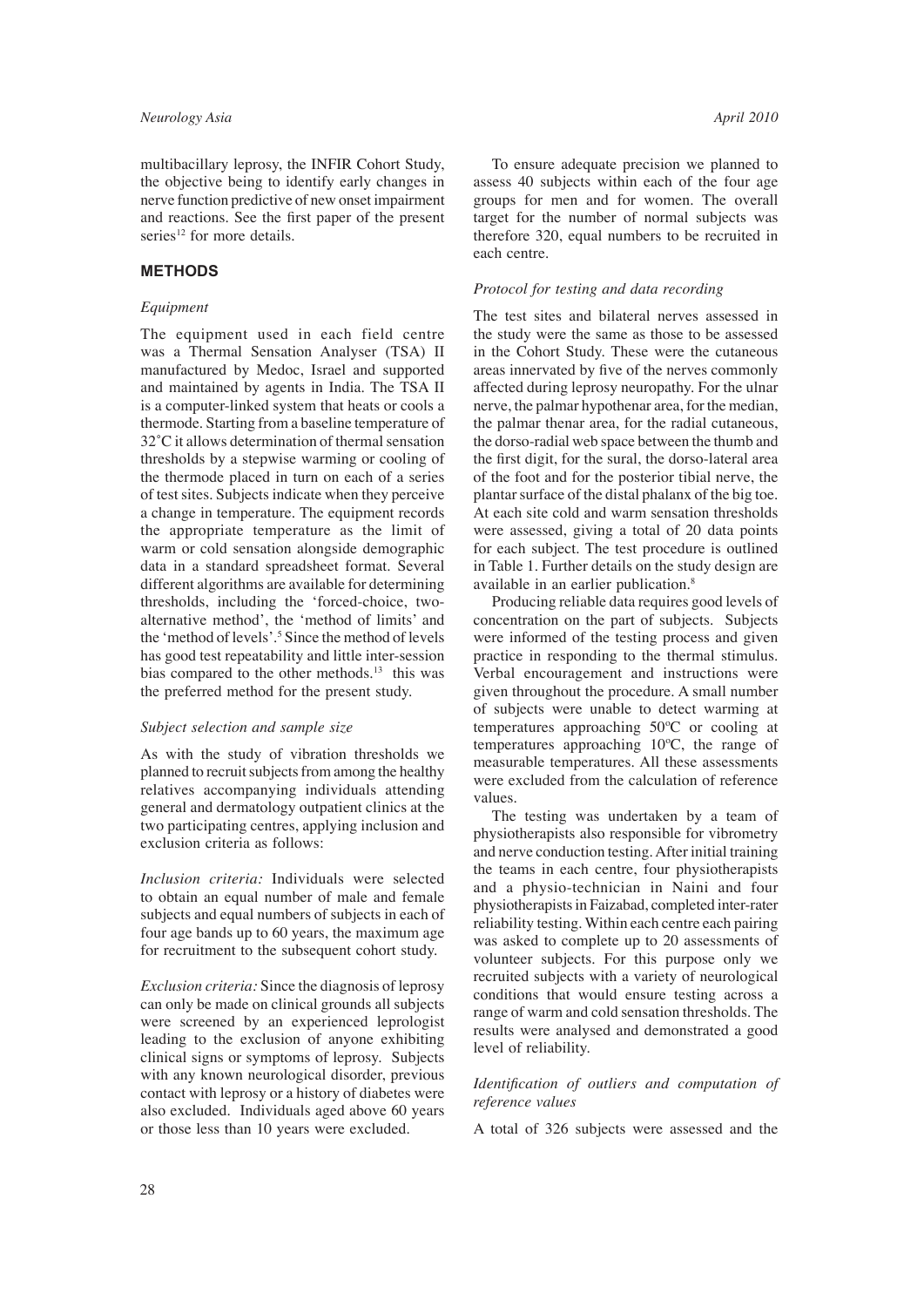#### **Table 1: Instructions for thermal sensation testing**

#### **Procedure for thermal sensation testing**

At the start of the day:

- 1. Switch on the TSA unit after the computer has completed the boot process.
- 2. Check the water level in the TSA unit, add distilled water if necessary.
- 3. Start the TSA software. The computer communicates with the unit in 'real-time' and so expects continuous feed-back from the unit.
- 4. Wait for 30 seconds for the system to initialise. The thermode and water temperature are reported in real-time in the top right-hand corner of the screen.
- 5. Ensure that "Device" is set to thermal

To perform a test:

- 1. The subject should be seated in front of the examiner in a relaxed position. Explain the procedure to the subject, including the type of sensation (s)he will be experiencing. Let him/her feel the thermode surface.
- 2. Click once on the large 'Test' button or press Alt-t.
- 3. Click 'Open departments or directories'. Select the folder for data storage (Faizabad or Naini).
- 4. For new subjects click Add and enter demographic data. Click OK. Select existing subjects from list.
- 5. The system will automatically select the algorithm that uses the "Levels" method.
- 6. Either, click Level 5 for warm sensation testing or Level 6 for cold sensation testing.
- 7. Proceed through the testing first warm and then cold sensation at each site on 5 bilateral nerves using the following procedure:
	- 7.1 Select a test site from the list and click Continue
	- 7.2 Strap the thermode to the selected site making sure that it stays in place until testing on that site is complete. Hold the response button in your left hand.
	- 7.3 For the method of levels: Tell the subject that a warm (or cold) stimulus will be given, followed by an audible sound. Tell him/her that you will be asking him/her whether (s)he felt the stimulus or not, *after* the sound. A 'don't know' response will be interpreted as a 'No'. Run one trial series to familiarise the person with the procedure. This may only be necessary the first one or two times the person comes for testing.
	- 7.4 Alert the subject that you are about to begin with testing. Press the space bar to start the test. After a count-down of 4 seconds, the first stimulus will appear. A tone-sound can be heard when the maximum has been reached. There is a brief pause while the temperature returns to baseline.
	- 7.5 When using the method of levels, a prompt appears: "Use Y/N keys or Patient Response Unit". At this point, ask the subject: "Did you feel this, yes or no?" Indicate the response using the corresponding key on the keyboard or the corresponding mouse button. As soon as you have done this, the count-down for the next stimulus starts.
	- 7.6 Repeat 9.4 and 9.5 until a blue bar appears indicating that the threshold has been determined. (See Figure 1.)
- 8. Click 'Save' to save the results of the warm sensation test at the current site.
- 9. Repeat the process for cold sensation at the same site (Return to point 6, above.)
- 10. Repeat for each of the five bilateral nerves.
- 11. Finally file a printout of the results.
- 12. At the end of the working day make a back-up of the saved data.

data from the resulting spreadsheets merged into a single spreadsheet. Since the data collection procedure was fully automated data checking focussed on the accuracy of demographic data and the availability of data from all subjects assessed.

for vibration perception $12$ , we identified outliers using regression analysis of log-transformed warm and cold sensation data on age. In view of differences between centres as well as between sexes these analyses were repeated within four groups defined by centre and sex. Any assessments for which the standardised residual exceeded 2.58

As with the analysis relating to reference values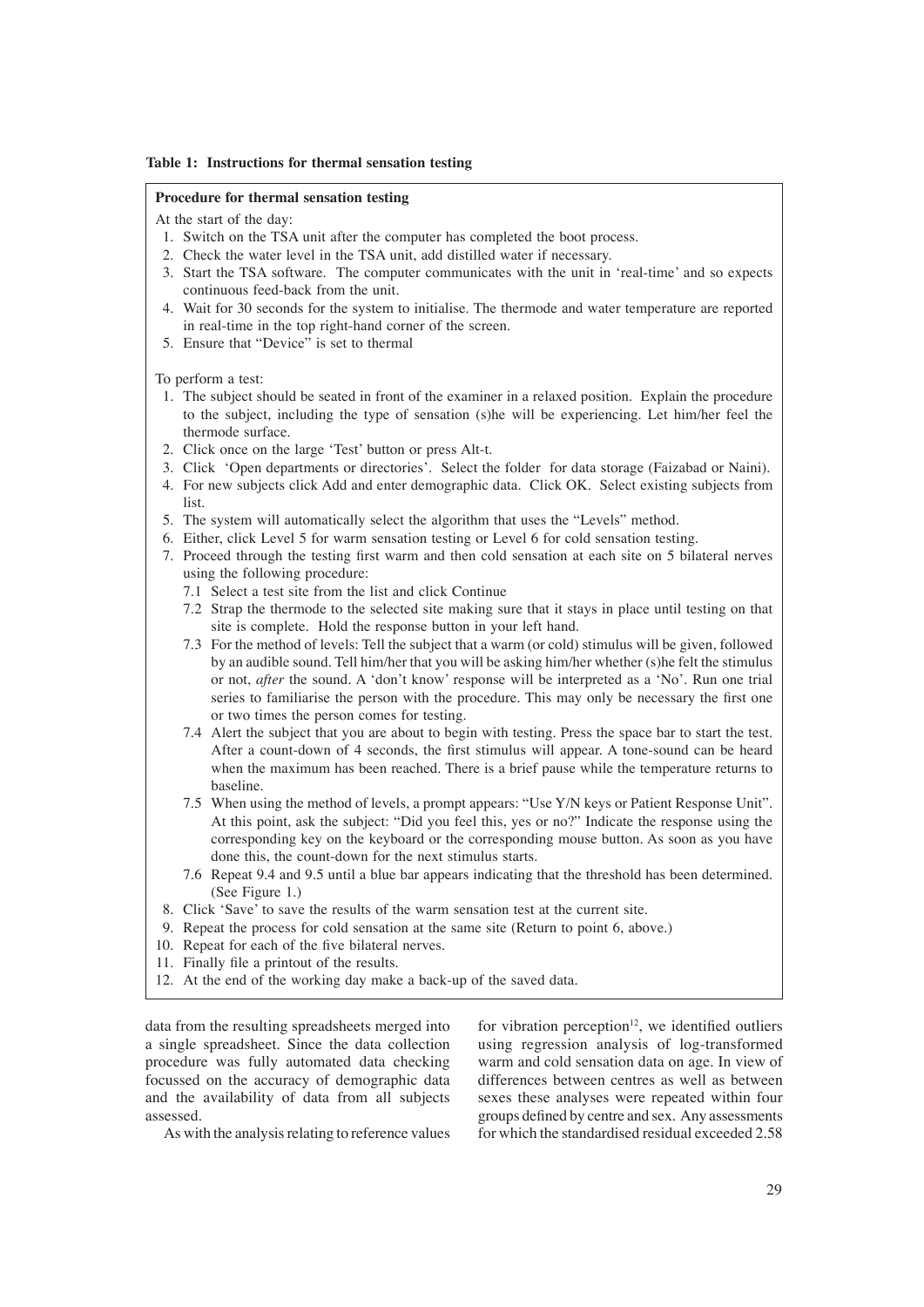were identified as outliers and excluded from all further analysis. Where a subject was found with 3 or more outliers all assessments were excluded. The same process was repeated to exclude further suspect outliers. We then used analysis of variance to assess differences between sexes, between age groups, between left and right sides and between centres.

 In the absence of differences between left and right side assessments we planned to pool the remaining assessments, effectively doubling the sample size and then used regression analysis of log transformed data on age within each sex and centre grouping to compute reference values. These were reverse-transformed to the original units of temperature (˚C). Presented here are reference values based on 95<sup>th</sup> percentiles for reduced warm and 5<sup>th</sup> percentile for reduced cold sensation in each of the five sites tested. Details of 97.5<sup>th</sup> /2.5<sup>th</sup> and 99<sup>th</sup> /1<sup>st</sup> percentiles are available from the authors.

 All the analysis was carried out using STATA.

#### *Application of reference values*

The reference values were then applied to classify nerve function among the 303 cases newly diagnosed with multibacillary leprosy and recruited to the prospective INFIR Cohort Study, the objective being to identify early changes in nerve function predictive of new onset impairment and reactions. Other papers in the present series $12,14$  describe reference values for vibration perception thresholds and for parameters of sensory and motor nerve conduction. The first of these provides more information on the cohort study and references to other published work. The reference values reported here are based on a reanalysis of the normative data using methods that show greater sensitivity to differences relating to sex, age and centre.

## *Ethical Approval*

Permission for all aspects of the INFIR study was obtained from the Indian Council of Medical Research. The Research Ethics Committee of the Central JALMA Institute for Leprosy in Agra gave ethical approval. Written consent was obtained from cases before enrolment in the Cohort Study and verbal consent from subjects participating in the normative study.

## **RESULTS**

A total of 326 subjects were enrolled during the

study period ending in July 2001. The first round of outlier identification resulted in the exclusion of 10 ulnar nerve assessments (5 warm and 5 cold), 8 median nerve assessments (4, 4), 9 radial cutaneous nerve assessments (4, 5), 2 posterior tibial nerve assessments (0, 2) and 8 sural nerve assessments (1, 7). Three of the 23 subjects involved had three or more outliers and were eliminated from all further analyses. Other outliers were reset as missing values. In the second round, a further 16 subjects were identified with one or more outliers. In total, 2.2% of all assessments were identified as outliers and excluded from any further analysis.

 Demographic data on subjects remaining in the analysis is presented in Table 2. The mean age for men and women in Faizabad were 39.2 years (standard deviation 13.4) and 39.9 years (13.7) respectively and in Naini 39.5 years (13.2) and 38.8 years (12.3).

 Summary statistics for warm and cold sensation are summarised by centre, in Tables 3A and 3B. The variability in numbers is caused by eliminated or missed assessments.

 It is apparent from Table 3 that for each site mean values for warm sensation thresholds for Faizabad were marginally higher than those for Naini while mean cold sensation thresholds were marginally lower. For each test site and modality we used analysis of variance to assess the statistical significance of effects relating to age, sex, side and centre. The oldest age group had the highest value for warm sensation and the lowest value for cold sensation for each site  $(p<0.001)$ . We found statistically significant differences between sexes for palmar hypothenar warm and cold sensation and for palmar thenar warm sensation (p<0.05 for each). The importance of age-related trends and differences between sexes is evident from Figure 1. There were statistically significant differences between left and right side only for the foot dorso-lateral test site (p<0.001 for both warm and cold sensation). No interaction effects reached statistical significance. Including centre in each of the analysis did not affect any of the findings above. However, between centre differences reached statistical significance in both warm and cold assessments at all five sites  $(p<0.001)$ .

 We decided that the small differences in left and right side sural nerve functions, though statistically significant, were too small to be of clinical significance and therefore proceeded with calculation of reference values based on pooled left and right side assessments. The resulting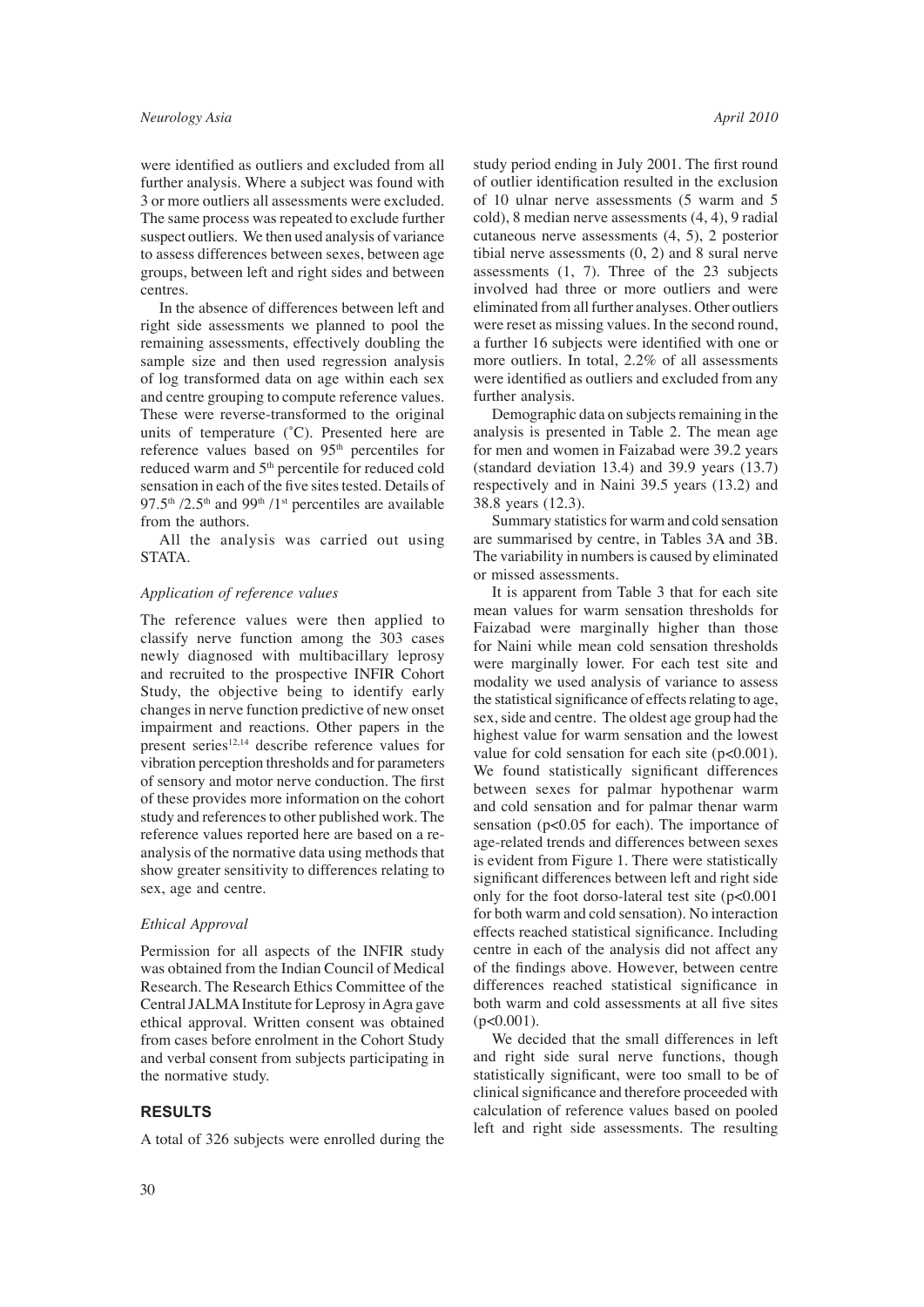|              |                  |                  | т атланда<br>Age groups (years) |                  |              |
|--------------|------------------|------------------|---------------------------------|------------------|--------------|
| <b>Sex</b>   | $\leq 30$ yrs    | $31-40$ yrs      | $41-50$ yrs                     | 51-60 yrs        | <b>Total</b> |
| Female       | 20<br>25.3, 52.6 | 19<br>24.1, 45.2 | 20<br>25.3, 52.6                | 20<br>25.3, 51.3 | 79<br>50.3   |
| <b>Male</b>  | 18<br>23.0, 47.4 | 23<br>29.5, 54.8 | 18<br>23.0, 47.4                | 19<br>24.4, 48.7 | 78<br>49.7   |
| <b>Total</b> | 38<br>24.2       | 42<br>26.8       | 38<br>24.2                      | 39<br>24.8       | 157          |

**Faizabad Table 2: Age and sex distribution plus row and column percentages for subjects assessed in two centres**

**Naini Age groups (years)**

| <b>Sex</b>    | $\leq$ =30 yrs   | 31-40 yrs        | $41-50$ yrs      | 51-60 yrs        | <b>Total</b> |  |
|---------------|------------------|------------------|------------------|------------------|--------------|--|
| <b>Female</b> | 22<br>27.2, 52.4 | 20<br>24.7, 48.8 | 23<br>28.4, 51.1 | 16<br>19.8, 44.4 | 81<br>49.4   |  |
| <b>Male</b>   | 20<br>24.1, 47.6 | 21<br>25.3, 51.2 | 22<br>26.5, 48.9 | 20<br>24.1, 55.6 | 84<br>50.6   |  |
| <b>Total</b>  | 42<br>25.6       | 41<br>25.0       | 45<br>27.4       | 36<br>22.0       | 164          |  |

reference values based on the appropriate 95<sup>th</sup> or 5th percentile are presented in Table 4, broken down by sex and age group and by centre and for combined centres.

 The strength of association with age, sex and centre is evident in the trends in reference values for both warm and cold sensation thresholds in Table 4. This is reinforced in Figure 1 which presents scatter plots for hand and foot assessments overwritten with the appropriate 95<sup>th</sup> or 5th percentiles based on data from combined centres plus a shaded area illustrating the distance between centre-specific reference values.

 The scatter plots for plantar surface of the distal phalanx draw attention to the lack of sensitivity at the big toe. With increasing age the site becomes increasingly insensitive, some subjects being unable to detect warming to 50˚C, the upper limit of the TSA equipment. A similar trend was found in cold sensation where the ability to detect cooling approach the lower 10ºC limit. The scatter plots also draw attention to the differences between men and women and the lower levels of variability in the hand palmar hypothenar, compared to the great toe.

 We applied these reference values to assess the nerve status of the 303 cases newly diagnosed with MB leprosy and recruited to the INFIR cohort study at the same two field centres. Centre, age, sex and nerve-specific rates for impaired function beyond these reference values at time of diagnosis are presented in Table 5. More details of the cohort have already been published.<sup>8,9</sup>

 The scatter plots presented in Figure 2 illustrate the extent of impaired function found in the ulnar nerves of the leprosy cohort. We note that the rate of impairment in warm sensation exceeds that in cold sensation, suggesting that, in leprosy, warm sensation is affected earlier than cold. The same was true of the median, radial cutaneous and sural nerves. (Details available from authors).

#### **DISCUSSION**

Thermal sensation assessment provides a unique functional measurement in the monitoring of peripheral nerve function. This is the first major study to produce reference values for warm and cold sensation for a study population drawn from Uttar Pradesh state in northern India. The strength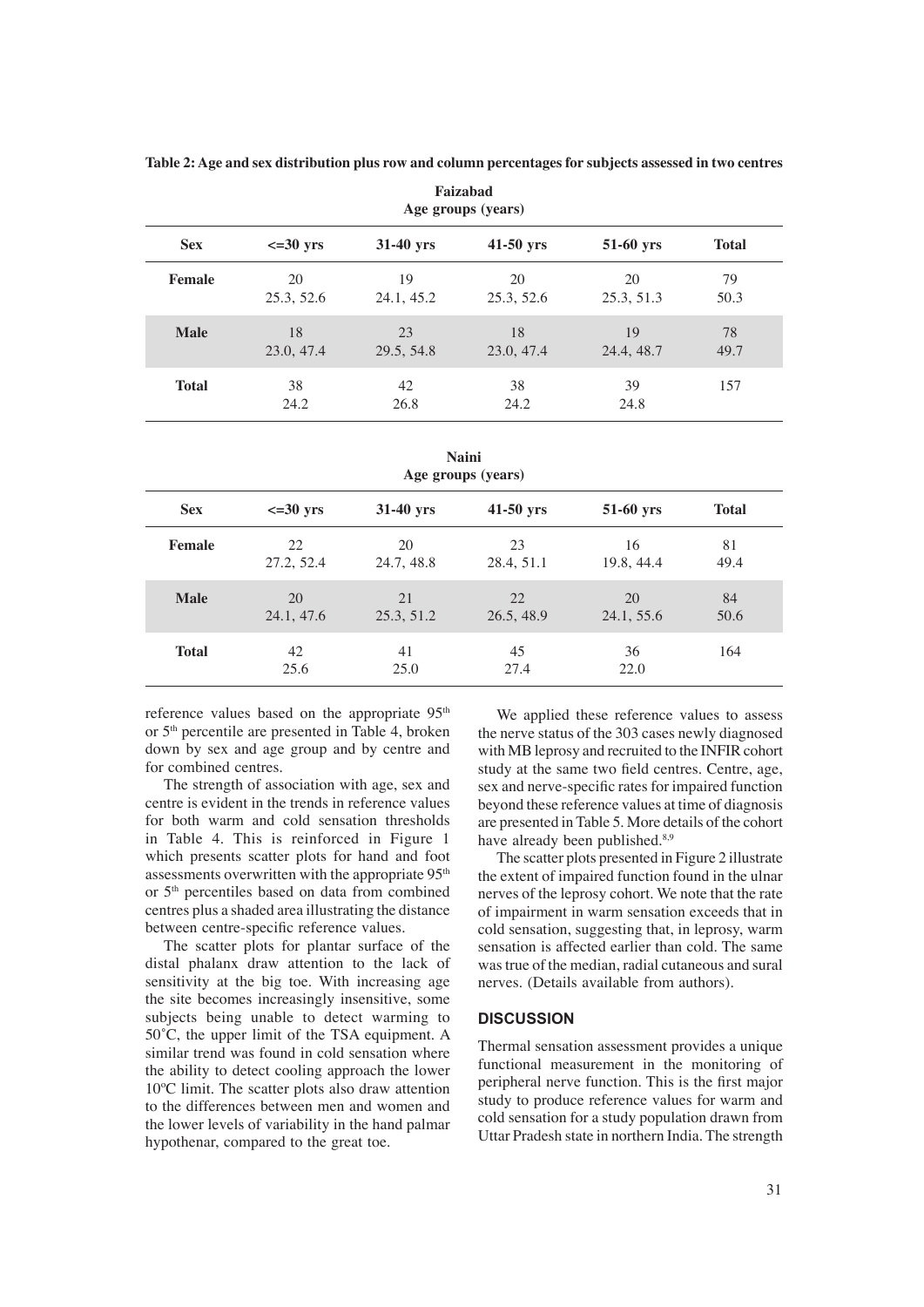## *Neurology Asia April 2010*

Figure 1. Scatter plot of ulnar and posterior tibial warm and cold sensation (degrees centrigrade) for normal subjects by age and by centre with 95<sup>th</sup> or 5<sup>th</sup> percentiles based on combined centres plus shaded area highlighting the difference between centre-specific percentiles.

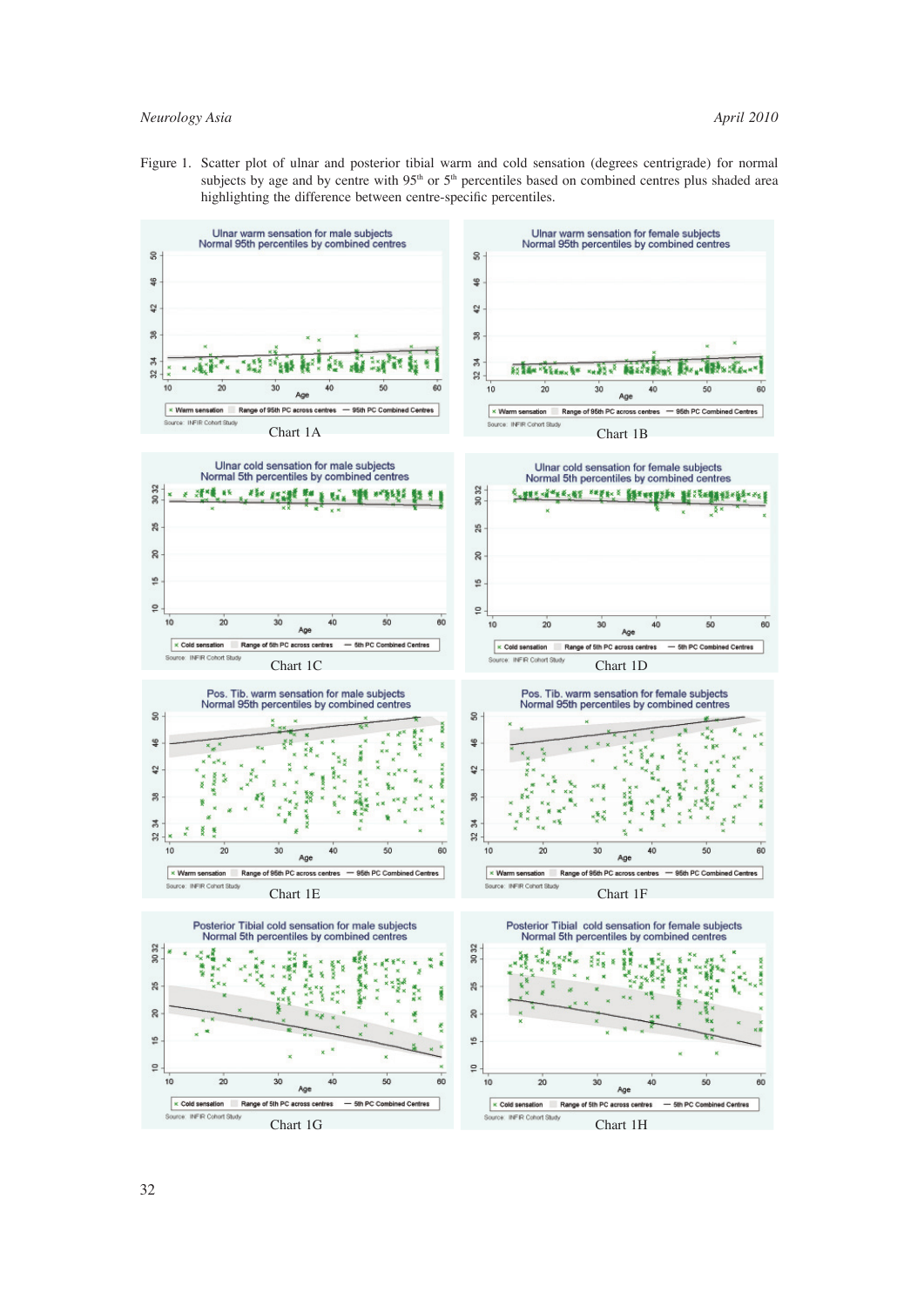|               |               |                                                                                                                                                                               |                                                                                                                                                                                                | Table 3A: N, mean, standard deviation and median warm sensation thresholds by nerve, centre, sex, age group and side                                                                                    |                                                                                                                                                      |                                                                                                                                                                                                                                                                                                                                                                                                                                      |
|---------------|---------------|-------------------------------------------------------------------------------------------------------------------------------------------------------------------------------|------------------------------------------------------------------------------------------------------------------------------------------------------------------------------------------------|---------------------------------------------------------------------------------------------------------------------------------------------------------------------------------------------------------|------------------------------------------------------------------------------------------------------------------------------------------------------|--------------------------------------------------------------------------------------------------------------------------------------------------------------------------------------------------------------------------------------------------------------------------------------------------------------------------------------------------------------------------------------------------------------------------------------|
| Age Group     | Side          | Ulnar                                                                                                                                                                         |                                                                                                                                                                                                | $C$ utan $e$ ous<br>Radial                                                                                                                                                                              | Tibia<br>Posterior                                                                                                                                   | Sural                                                                                                                                                                                                                                                                                                                                                                                                                                |
|               |               | ゙                                                                                                                                                                             | arm sensation thresholds for male                                                                                                                                                              | dno.18<br>subjects by age                                                                                                                                                                               | Faizabad                                                                                                                                             |                                                                                                                                                                                                                                                                                                                                                                                                                                      |
| $\leq$ 30 yrs | Right         |                                                                                                                                                                               |                                                                                                                                                                                                |                                                                                                                                                                                                         | $(4.8)$ ,                                                                                                                                            |                                                                                                                                                                                                                                                                                                                                                                                                                                      |
|               | Left          | $), 33.2$<br>$), 33.4$<br>18, 33.4 $(0.8)$ ,<br>18, 33.7 $(1.2)$ ,                                                                                                            | $(0.3), 32.7$<br>$(0.4), 32.9$<br>$(0.5), 32.7$<br>$(0.5), 32.7$<br>$(0.8), 33.1$<br>$(0.5), 33.2$<br>$(0.8), 33.2$<br>18, 32.8                                                                | $(0.4)$ , 32.8<br>$(0.5)$ , 32.7<br>32.8<br>$\stackrel{\approx}{=} \stackrel{\sim}{2} \stackrel{\sim}{2} \stackrel{\sim}{2} \stackrel{\sim}{=} \stackrel{\sim}{2}$                                      | 39.38<br>$(4.9)$ ,<br>$16, 39.5$<br>$16, 40.5$<br>$16, 40.6$<br>$14.0$<br>$13, 41.0$<br>$11, 41.8$                                                   | 33.6<br>$(0.9, 0.05, 0.05, 0.05, 0.05, 0.05, 0.05, 0.05, 0.05, 0.05, 0.05, 0.05, 0.05, 0.05, 0.05, 0.05, 0.05, 0.05, 0.05, 0.05, 0.05, 0.05, 0.05, 0.05, 0.05, 0.05, 0.05, 0.05, 0.05, 0.05, 0.05, 0.05, 0.05, 0.05, 0.05, 0.05, 0.05$<br>33.7<br>33.9<br>34.5<br>36.9<br>35.9<br>37.0<br>$\overset{\infty}{=} \overset{\infty}{2} \overset{\infty}{3} \overset{\infty}{4} \overset{\infty}{\vdash} \overset{\infty}{\vdash} \ldots$ |
| 31-40 yrs     | Right         | 23, 33.3 (0.6)                                                                                                                                                                |                                                                                                                                                                                                | 33.2<br>$(0.8)$ ,<br>33.3                                                                                                                                                                               |                                                                                                                                                      |                                                                                                                                                                                                                                                                                                                                                                                                                                      |
|               | Left          | 23, 33.6 (0.7),<br>18, 33.7 (1.0),                                                                                                                                            |                                                                                                                                                                                                |                                                                                                                                                                                                         |                                                                                                                                                      |                                                                                                                                                                                                                                                                                                                                                                                                                                      |
| 41-50 yrs     | Right         |                                                                                                                                                                               | 22, 32.9<br>23, 33.3<br>16, 33.1 (<br>18, 33.5 (                                                                                                                                               | (0.7), (0.9), (0.9)<br>33.7                                                                                                                                                                             | $(3.4), 44.3$<br>(4.7), 45.3<br>(4.7), 41.7                                                                                                          |                                                                                                                                                                                                                                                                                                                                                                                                                                      |
|               | Left          | $\begin{array}{c} . & 33.2 \\ 0. & 33.4 \\ 0. & 33.6 \\ 0. & 33.8 \end{array}$<br>16, 34.3(1.3)                                                                               |                                                                                                                                                                                                | $\begin{array}{c} 33.7 \\ 23.8 \\ 35.9 \\ 48.9 \\ 53.8 \\ \end{array}$<br>34.0                                                                                                                          | (4.6, 41.6)                                                                                                                                          |                                                                                                                                                                                                                                                                                                                                                                                                                                      |
| 51-60 yrs     | Right         | 19, 34.0 (0.8)                                                                                                                                                                | $\overline{19}$                                                                                                                                                                                | (1.3),<br>33.9<br>$\frac{19}{17}$                                                                                                                                                                       | 15, 15                                                                                                                                               | $\frac{18}{17}$                                                                                                                                                                                                                                                                                                                                                                                                                      |
|               | Left          | $, 34.0$<br>$, 33.9$<br>34.1 (0.8)<br>18,                                                                                                                                     | $, 33.5$ (0.8), 33.2<br>, 33.4 (0.5), 33.2<br>19                                                                                                                                               | $(1.0)$ ,<br>34.0                                                                                                                                                                                       | $, 43.8(4.3), 45.4$<br>$, 42.9(5.0), 41.6$                                                                                                           |                                                                                                                                                                                                                                                                                                                                                                                                                                      |
|               |               | Warm sen                                                                                                                                                                      | sation thresholds for femal                                                                                                                                                                    | group<br>subjects by age                                                                                                                                                                                | Faizabad                                                                                                                                             |                                                                                                                                                                                                                                                                                                                                                                                                                                      |
| $\leq 30$ yrs | Right         | 20, 32.9(0.4)                                                                                                                                                                 |                                                                                                                                                                                                | $\begin{array}{l} 32.7 \ (0.4),\ 32.9 \ (0.5),\ 31.2 \ (0.6),\ 34.3 \ (2.7),\ 34.3 \ (0.8),\ \end{array}$                                                                                               |                                                                                                                                                      | 33.7<br>(1.2)                                                                                                                                                                                                                                                                                                                                                                                                                        |
|               | Left          | $\begin{array}{c} . & 32.7 \\ 0. & 32.9 \end{array}$<br>20, 33.1(0.5)                                                                                                         | $32.5$<br>$32.7$                                                                                                                                                                               |                                                                                                                                                                                                         |                                                                                                                                                      | 33.4                                                                                                                                                                                                                                                                                                                                                                                                                                 |
| 31-40 yrs     | Right         | ), 32.9<br>$19, 33.2 (0.8),$<br>$19, 33.3 (0.7)$<br>$20, 33.2 (0.5),$                                                                                                         | $32.9$<br>$32.9$<br>$33.0$<br>$\begin{array}{l} 1,32.7(0.4),\ 32.7(0.4),\ 32.7(0.4),\ 32.7(0.4),\ 32.0(0.4),\ 32.0(0.4),\ 32.0(0.3),\ 32.0(0.5),\ 32.1(0.5),\ \end{array}$<br><u>ລ໌ງັງ ສັງ</u> | 327<br>32329<br>33335<br>อ๋ อํ ตํ ตํ อํ อํ<br>ล ล ๊ ต ตํ ล ๊                                                                                                                                            | 39.6<br>14, 41.1 (4.7), 40.3<br>17, 40.9 (4.0), 40.3<br>14, 40.0 (4.2), 39.6<br>13, 42.2 (5.0), 44.4<br>13, 40.7 (5.3), 38.6<br>12, 41.8 (5.5), 40.0 | $\begin{array}{l} (1.8) \\ (3.6) \\ (4.3) \\ (3.6) \\ (4.5) \\ (1.7) \\ (4.3) \\ (4.3) \end{array}$<br>33.8<br>34.6<br>35.8 8 8 8 9<br>35.8 9 36.8 9<br>ຊິຊິ <u>ຊ</u> ິຊິຊິຊິ                                                                                                                                                                                                                                                        |
|               | Left          | 33.2                                                                                                                                                                          |                                                                                                                                                                                                |                                                                                                                                                                                                         |                                                                                                                                                      |                                                                                                                                                                                                                                                                                                                                                                                                                                      |
| $41-50$ yrs   | Right         | ), 33.1<br>), 33.2                                                                                                                                                            |                                                                                                                                                                                                |                                                                                                                                                                                                         |                                                                                                                                                      | $35.1$<br>$34.6$<br>$36.1$                                                                                                                                                                                                                                                                                                                                                                                                           |
|               | Left          | 20, 33.5(0.9)                                                                                                                                                                 | 33.1<br>20,                                                                                                                                                                                    | $(1.3)$ ,<br>33.4                                                                                                                                                                                       |                                                                                                                                                      |                                                                                                                                                                                                                                                                                                                                                                                                                                      |
| 51-60 yrs     | Right<br>Left | $, 33.6$<br>$, 33.4$<br>20, 33.4 (0.6),<br>20, 33.7 (1.0),                                                                                                                    | 32.9<br>(0.6)<br>33.1<br>19                                                                                                                                                                    | 33.6<br>$(1.0)$ ,<br>33.6<br>$\frac{20}{20}$                                                                                                                                                            | 9, 44.2 (3.1), 45.4<br>15, 41.8 (4.5), 39.9                                                                                                          | 35.3<br>36.5<br>20,                                                                                                                                                                                                                                                                                                                                                                                                                  |
|               |               | 33.7                                                                                                                                                                          | 33.1<br>(0.7)                                                                                                                                                                                  | (1.5)                                                                                                                                                                                                   | 39.9                                                                                                                                                 |                                                                                                                                                                                                                                                                                                                                                                                                                                      |
|               |               | Warm                                                                                                                                                                          | sensation thresholds for ma                                                                                                                                                                    | subjects by age group                                                                                                                                                                                   | Naini                                                                                                                                                |                                                                                                                                                                                                                                                                                                                                                                                                                                      |
| $\leq 30$ yrs | Right         | 20, 33.3(0.6)                                                                                                                                                                 |                                                                                                                                                                                                |                                                                                                                                                                                                         |                                                                                                                                                      | (2.0)                                                                                                                                                                                                                                                                                                                                                                                                                                |
|               | Left          | 20, 33.5 (1.0)                                                                                                                                                                | 32.9                                                                                                                                                                                           | 32.8                                                                                                                                                                                                    | $\frac{18}{20}$                                                                                                                                      | $(1.9)$ ,                                                                                                                                                                                                                                                                                                                                                                                                                            |
| $31-40$ yrs   | Right         | 21, 33.4 (0.7)                                                                                                                                                                | 33.1                                                                                                                                                                                           | 33.1                                                                                                                                                                                                    |                                                                                                                                                      |                                                                                                                                                                                                                                                                                                                                                                                                                                      |
|               | Left          | 21, 33.8(1.4)                                                                                                                                                                 |                                                                                                                                                                                                |                                                                                                                                                                                                         |                                                                                                                                                      |                                                                                                                                                                                                                                                                                                                                                                                                                                      |
| 41-50 yrs     | Right         | ), 33.2<br>), 33.2<br>), 33.4<br>), 33.1<br>), 33.1<br>22, 32.9 (0.3)                                                                                                         | $32.8$<br>$32.7$                                                                                                                                                                               | $\begin{array}{c} (0.6), 32.5 \\ (0.5), 32.9 \\ (0.5), 32.9 \\ (0.6), 32.9 \\ (0.6), 32.7 \\ (0.8), 32.7 \end{array}$<br>$(0.5)$ ,<br>$(0.5)$ ,<br>$(0.6)$ ,<br>$(0.5)$ ,<br>$33.0$<br>$32.9$<br>$33.2$ | 5, 39.0 (4.3), 39.4<br>1, 39.2 (4.4), 39.5<br>38.4 (4.0), 37.4<br>5, 37.9 (2.2), 37.5<br>5, 38.7 (3.8), 39.8<br>19, 19, 22, 21                       | $\begin{array}{c} (1.8) \\ (1.6) \\ (3.0) \\ (3.1) \end{array}$                                                                                                                                                                                                                                                                                                                                                                      |
|               | Left          | 22, 33.1 (0.5)                                                                                                                                                                |                                                                                                                                                                                                |                                                                                                                                                                                                         |                                                                                                                                                      |                                                                                                                                                                                                                                                                                                                                                                                                                                      |
| 51-60 yrs     | Right         | ), 33.2<br>), 33.6<br>20, 33.5 (0.7),<br>20, 33.6 (0.9),                                                                                                                      | 33.0<br>$[33.0 \ (0.6),\ 33.1 \ (0.7),\ 33.1 \ (0.7),\ 33.2 \ (0.4),\ 33.2 \ (0.7),\ 33.2 \ (0.6),\ 33.3 \ (0.6),\ 33.2 \ (0.7),\ 33.3 \ (0.7),\ 33.4 \ (1.0),\ 33.4 \ (1.0),\$                | 33.5<br>(0.7),<br>33.4<br><u>ຊ໌ຊ໌ຕ໌ຊ໌</u> ຊ໌ຊ໌ຊ໌ຊ໌                                                                                                                                                      | $(4.5), 40.4$<br>$(5.1), 41.9$<br>41.2<br>16,                                                                                                        | $34.59$<br>$35.59$<br>$35.59$<br>$35.59$<br>$35.59$<br>$35.59$<br>$35.59$<br>$(2.6)$ ,<br>$(2.4)$ ,                                                                                                                                                                                                                                                                                                                                  |
|               | Left          |                                                                                                                                                                               | 33.1                                                                                                                                                                                           |                                                                                                                                                                                                         | 41.5                                                                                                                                                 |                                                                                                                                                                                                                                                                                                                                                                                                                                      |
|               |               | Warm se                                                                                                                                                                       | nsation thresholds for fem                                                                                                                                                                     | by age group<br>subjects                                                                                                                                                                                | Naini                                                                                                                                                |                                                                                                                                                                                                                                                                                                                                                                                                                                      |
| $\leq 30$ yrs | Right         | 22, 32.8(0.4)                                                                                                                                                                 |                                                                                                                                                                                                |                                                                                                                                                                                                         | 37.5                                                                                                                                                 | (0.8)                                                                                                                                                                                                                                                                                                                                                                                                                                |
|               | Left          |                                                                                                                                                                               |                                                                                                                                                                                                | 32.6                                                                                                                                                                                                    | 36.4<br>$37.5$<br>$37.2$<br>$39.1$                                                                                                                   | (1.2),                                                                                                                                                                                                                                                                                                                                                                                                                               |
| 31-40 yrs     | Right         |                                                                                                                                                                               |                                                                                                                                                                                                |                                                                                                                                                                                                         | 37.7                                                                                                                                                 | $(1.0)$ ,                                                                                                                                                                                                                                                                                                                                                                                                                            |
|               | Left          | ), 32.7<br>), 32.7<br>), 32.7<br>), 32.8<br>), 32.8<br>$\begin{array}{c} 22,32.8\ (0.4),\\ 20,32.8\ (0.4),\\ 20,32.8\ (0.5),\\ 22,32.9\ (0.5),\\ 22,32.9\ (0.5), \end{array}$ | $32.6 (0.3),$<br>$32.6 (0.2),$<br>$32.7 (0.4),$<br>$32.7 (0.4),$<br>$32.9 (0.5),$<br>$32.9 (0.8),$                                                                                             | 32.7                                                                                                                                                                                                    | 37.5<br>39.2<br>39.5<br>$(3.0)$<br>$(4.0)$<br>$(4.1)$<br>$(4.2)$<br>$(3.6)$<br>$39.2$<br>41.1<br>ล์ ลี ¤์ ¤์ ส ส ส์                                  | $(1.9)$<br>$(1.4)$<br>$(2.9)$<br>33.7<br>33.7<br>33.3 3.4<br>34.3<br>ส. สุ อ. อ. ซ. ซ. ซ.<br>บั                                                                                                                                                                                                                                                                                                                                      |
| 41-50 yrs     | Right         |                                                                                                                                                                               |                                                                                                                                                                                                |                                                                                                                                                                                                         |                                                                                                                                                      |                                                                                                                                                                                                                                                                                                                                                                                                                                      |
|               | Left          |                                                                                                                                                                               |                                                                                                                                                                                                | 32.9                                                                                                                                                                                                    | 40.5                                                                                                                                                 |                                                                                                                                                                                                                                                                                                                                                                                                                                      |
| 51-60 yrs     | Right         | 33.2<br>16, 33.1(0.4)                                                                                                                                                         | 32.9<br>32.9<br>32.9<br>32.9<br>32.9<br>$32.9(0.3),$<br>$32.8(0.4),$<br>16,                                                                                                                    | $\begin{array}{c} (0.3), 32.5 \\ (0.3), 32.5 \\ (0.3), 32.5 \\ (0.3), 32.5 \\ (0.6), 32.7 \\ (0.6), 32.7 \\ (0.6), 32.7 \\ (0.6), 32.8 \\ (0.6), 32.1 \end{array}$<br>32.9<br>16, 16,                   | 38.1<br>37.8<br>39.4<br>$\frac{13}{12}$                                                                                                              | 334669989934<br>33583889934<br>$(2.8)$ ,<br>36.1<br>16,                                                                                                                                                                                                                                                                                                                                                                              |
|               | Left          | 16, 33.1(0.4)                                                                                                                                                                 | 16,                                                                                                                                                                                            | 33.1                                                                                                                                                                                                    | (4.0),<br>39.2                                                                                                                                       | $(1.4)$ ,<br>34.9                                                                                                                                                                                                                                                                                                                                                                                                                    |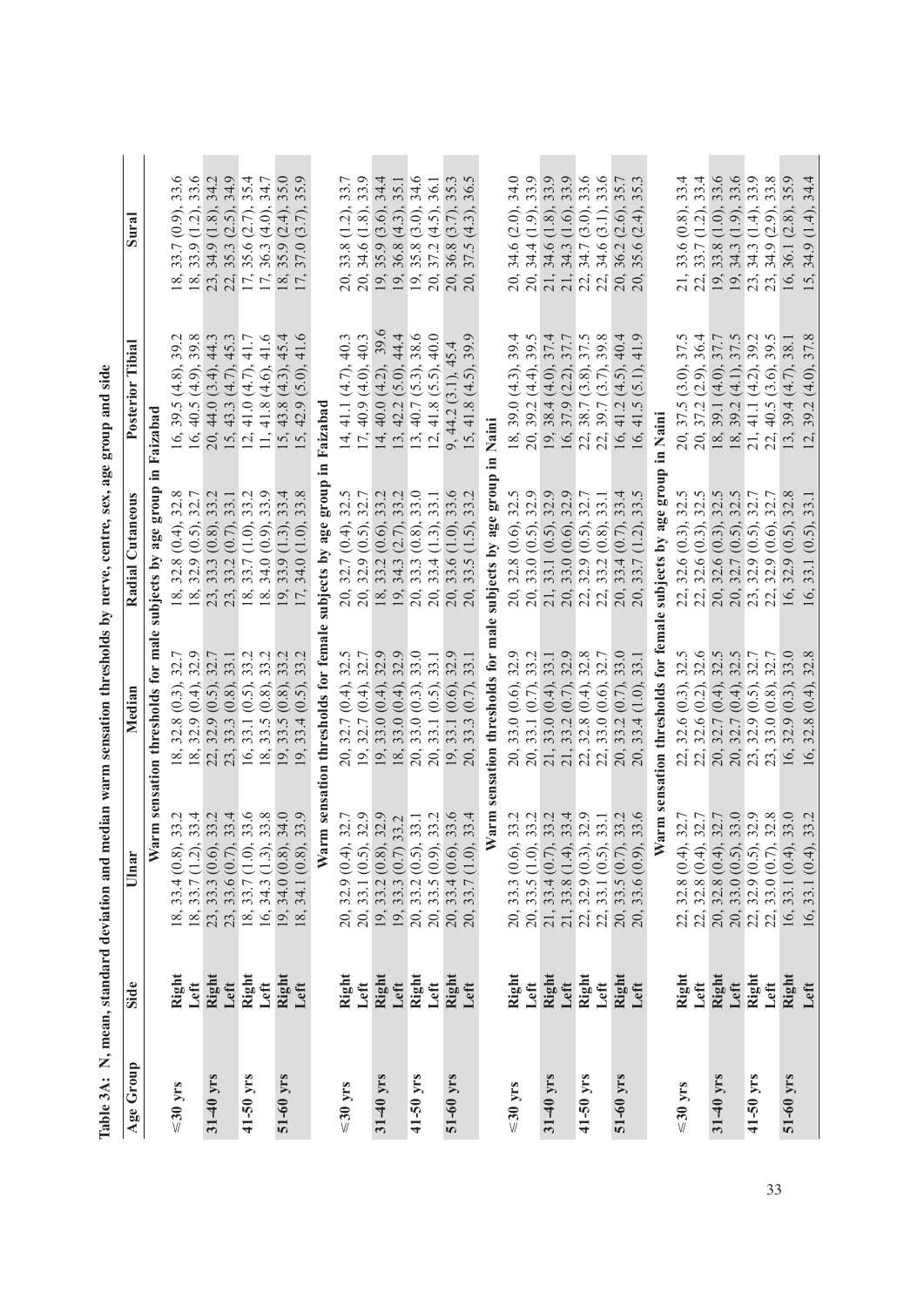|               |               | Table 3B: N, mean, standard deviation and m                                                                                    |                                                                                                                                                                                                                                                                                                                                                                                                                                                                                | edian cold sensation thresholds by nerve, centre, sex, age group and side                                                                                                      |                                                                                                                                                                                                                           |                                                                                                                                                                                                                                                                                                    |
|---------------|---------------|--------------------------------------------------------------------------------------------------------------------------------|--------------------------------------------------------------------------------------------------------------------------------------------------------------------------------------------------------------------------------------------------------------------------------------------------------------------------------------------------------------------------------------------------------------------------------------------------------------------------------|--------------------------------------------------------------------------------------------------------------------------------------------------------------------------------|---------------------------------------------------------------------------------------------------------------------------------------------------------------------------------------------------------------------------|----------------------------------------------------------------------------------------------------------------------------------------------------------------------------------------------------------------------------------------------------------------------------------------------------|
| Age Group     | Side          | Ulnar                                                                                                                          |                                                                                                                                                                                                                                                                                                                                                                                                                                                                                | Cutaneous<br>Radial                                                                                                                                                            | Tibial<br>Posterior                                                                                                                                                                                                       | Sural                                                                                                                                                                                                                                                                                              |
|               |               |                                                                                                                                | Cold sensation thresholds for male                                                                                                                                                                                                                                                                                                                                                                                                                                             | subjects by age group in                                                                                                                                                       | Faizabad                                                                                                                                                                                                                  |                                                                                                                                                                                                                                                                                                    |
| $\leq$ 30 yrs | Right         | 17,                                                                                                                            |                                                                                                                                                                                                                                                                                                                                                                                                                                                                                |                                                                                                                                                                                |                                                                                                                                                                                                                           |                                                                                                                                                                                                                                                                                                    |
|               | Left          | $31.1$<br>$31.0$<br>$31.0(0.6)$ ,<br>$30.7(0.8)$ ,<br>18,                                                                      | $31.1$<br>$31.3$<br>(0.7), (0.4)<br>$30.8$<br>$31.3$                                                                                                                                                                                                                                                                                                                                                                                                                           | $31.1$<br>31.1 (0.4), 3<br>.30.8 (0.8), 3<br>.30.8 (0.7), 3<br>.30.6 (0.9), 3<br>.30.6 (0.7), 3<br>.30.6 (1.3), 3                                                              | 27.1<br>$26.3$ (3.9),<br>$24.2$ (4.3),<br>$23.8$ (4.3),<br>$21.7$ (4.8),<br>$24.3$ (4.1),<br>$24.3$ (4.1),<br>$\frac{1}{2}$ $\frac{1}{2}$ $\frac{1}{2}$ $\frac{1}{2}$ $\frac{1}{2}$ $\frac{1}{2}$ $\frac{1}{2}$           | 28.9                                                                                                                                                                                                                                                                                               |
| 31-40 yrs     | Right         |                                                                                                                                | 30.8<br>$(0.5)$ ,<br>30.9                                                                                                                                                                                                                                                                                                                                                                                                                                                      | 31.0                                                                                                                                                                           | 24.2                                                                                                                                                                                                                      | 29.6                                                                                                                                                                                                                                                                                               |
|               | Left          | $30.2$<br>$30.4$<br>$30.4$<br>$\begin{array}{c} 23, \ 30.5 \ (0.8), \\ 23, \ 30.2 \ (1.0), \\ 18, \ 30.6 \ (0.6), \end{array}$ | $31.1$<br>(0.7), (0.5)<br>30.9                                                                                                                                                                                                                                                                                                                                                                                                                                                 | $30.8$<br>31.1                                                                                                                                                                 | 22.2                                                                                                                                                                                                                      |                                                                                                                                                                                                                                                                                                    |
| 41-50 yrs     | Right         |                                                                                                                                | 31.0                                                                                                                                                                                                                                                                                                                                                                                                                                                                           |                                                                                                                                                                                |                                                                                                                                                                                                                           |                                                                                                                                                                                                                                                                                                    |
|               | Left          | $30.4(0.8)$ ,<br>18,                                                                                                           | 31.1<br>$(0.5)$ ,<br>30.9                                                                                                                                                                                                                                                                                                                                                                                                                                                      | 31.2                                                                                                                                                                           | 23.6<br>$(2.0)$ , $(5.2)$ ,                                                                                                                                                                                               |                                                                                                                                                                                                                                                                                                    |
| 51-60 yrs     | Right         | $30.4$<br>$30.2$<br>$30.3(0.8)$ ,<br>19,                                                                                       | 30.9<br>$(0.4)$ , $(0.8)$ ,<br>30.9<br>$\begin{array}{l} \  \  \, \cong \frac{1}{2} \otimes \begin{array}{l} \circ \\ \circ \\ \circ \end{array} \otimes \begin{array}{l} \circ \\ \circ \\ \circ \end{array} \otimes \begin{array}{l} \circ \\ \circ \\ \circ \end{array} \otimes \begin{array}{l} \circ \\ \circ \\ \circ \end{array} \otimes \begin{array}{l} \circ \\ \circ \\ \circ \end{array} \otimes \begin{array}{l} \circ \\ \circ \\ \circ \end{array} \end{array}$ | $31.0$<br>$30.8$<br>$30.8(0.7)$ ,<br>$\infty$ $\infty$                                                                                                                         | 23.7<br>16, 21.2                                                                                                                                                                                                          | 28.7<br>28.7<br>28.9<br>27.0<br>(3.3), (2.2)<br>29.1 (1.5).<br>28.9 (1.5).<br>28.7 (2.4).<br>28.1 (1.7).<br>28.1 (1.7).<br>27.7 (3.3).<br>$\begin{array}{l} \  \  \, \cong \frac{1}{2} \otimes \mathbb{Z} \otimes \mathbb{Z} \otimes \mathbb{Z} \otimes \mathbb{Z} \otimes \mathbb{Z} \end{array}$ |
|               | Left          | 30.2(0.9)                                                                                                                      | 31.0<br>30.7                                                                                                                                                                                                                                                                                                                                                                                                                                                                   | (1.9),<br>29.9 <sub>1</sub>                                                                                                                                                    | (4.6)                                                                                                                                                                                                                     | 27.2                                                                                                                                                                                                                                                                                               |
|               |               | sensatio<br>Cold                                                                                                               | thresholds for female                                                                                                                                                                                                                                                                                                                                                                                                                                                          | subjects by age group in                                                                                                                                                       | Faizabad                                                                                                                                                                                                                  |                                                                                                                                                                                                                                                                                                    |
| $\leq$ 30 yrs | Right         | $31.0$<br>31.0(0.6)<br>20,                                                                                                     | 31.1                                                                                                                                                                                                                                                                                                                                                                                                                                                                           | $\frac{31.5}{31.1}$<br>$(31.2(0.5), 30.9(0.8), 30.9(0.8), 30.7(1.2), 30.7(1.2), 31.0(0.7), 31.0(0.7),$                                                                         | 26.5<br>20, 26.0 (3.3), 2<br>20, 25.3 (3.5), 2<br>18, 24.6 (4.6), 2<br>19, 22.3 (4.8), 2<br>17, 22.4 (3.0), 2<br>17, 22.0 (4.6), 2<br>17, 22.0 (4.6), 2                                                                   |                                                                                                                                                                                                                                                                                                    |
|               | Left          | 31.1                                                                                                                           | 31.3                                                                                                                                                                                                                                                                                                                                                                                                                                                                           |                                                                                                                                                                                |                                                                                                                                                                                                                           | 29.8                                                                                                                                                                                                                                                                                               |
| 31-40 yrs     | Right         | 31.1<br>$20, 30, 9 (0.8)$<br>$19, 30.8 (0.8)$<br>$19, 30.6 (0.7)$<br>$19, 30.6 (0.7)$<br>$20, 30.9 (0.4)$                      | 31.1<br>$(1.1),$<br>$(0.3),$<br>$(0.8),$<br>$(0.7),$<br>$30.8$ $31.2$ $30.9$ $30.9$                                                                                                                                                                                                                                                                                                                                                                                            | 31.1<br>0 0 0 0 0<br>0 0 0 0 0                                                                                                                                                 | 25.3<br>26.6<br>28.3<br>22.0                                                                                                                                                                                              | $\frac{30.0}{28.9}$<br>29.7 (1.5).<br>28.2 (2.2).<br>28.3 (2.3).<br>28.3 (2.1).<br>28.7 (1.9).<br>27.8 (2.3).<br>27.8 (2.3).                                                                                                                                                                       |
|               | Left          |                                                                                                                                | 31.1                                                                                                                                                                                                                                                                                                                                                                                                                                                                           |                                                                                                                                                                                |                                                                                                                                                                                                                           |                                                                                                                                                                                                                                                                                                    |
| 41-50 yrs     | Right         | $\frac{30.8}{30.8}$                                                                                                            | 31.1<br>$\overline{1.0}$<br>30.8                                                                                                                                                                                                                                                                                                                                                                                                                                               |                                                                                                                                                                                |                                                                                                                                                                                                                           |                                                                                                                                                                                                                                                                                                    |
|               | Left          | 20, 30.6 (1.1),                                                                                                                | 31.2<br>(0.4)<br>31.1<br>20,                                                                                                                                                                                                                                                                                                                                                                                                                                                   | $30.6(0.8)$ ,<br>20,                                                                                                                                                           |                                                                                                                                                                                                                           | 27.0                                                                                                                                                                                                                                                                                               |
| 51-60 yrs     | Right         | 30.8<br>$\frac{30.5(0.9)}{30.5(1.0)}$<br>$18,$                                                                                 | 31.1<br>$(1.5)$ ,<br>30.3<br>20,                                                                                                                                                                                                                                                                                                                                                                                                                                               | $30.288$ $31.2888$ $30.383$ $31.0$<br>$30.8(0.6),$<br>$30.8(0.9),$                                                                                                             | 24.3                                                                                                                                                                                                                      | 29.9<br>28.7                                                                                                                                                                                                                                                                                       |
|               | Left          | (1.0)<br>20,                                                                                                                   | 31.0<br>(0.5)<br>30.9                                                                                                                                                                                                                                                                                                                                                                                                                                                          |                                                                                                                                                                                |                                                                                                                                                                                                                           |                                                                                                                                                                                                                                                                                                    |
|               |               | Cold sensa                                                                                                                     | tion thresholds for mal                                                                                                                                                                                                                                                                                                                                                                                                                                                        | age group<br>bjects by                                                                                                                                                         | Naini                                                                                                                                                                                                                     |                                                                                                                                                                                                                                                                                                    |
| $\leq$ 30 yrs | Right         | 31.2<br>20,                                                                                                                    | $\overline{31}$ .<br>(0.5)<br>31.2                                                                                                                                                                                                                                                                                                                                                                                                                                             | Ċ.<br>$\overline{31}$<br>$(0.4)$ ,<br>31.4                                                                                                                                     | 29.9<br>$(4.1)$ ,                                                                                                                                                                                                         | 30.9<br>30.7                                                                                                                                                                                                                                                                                       |
|               | Left          | $\begin{array}{c} 31.1\ (0.6),\\ 31.0\ (0.7), \end{array}$                                                                     | 31.4                                                                                                                                                                                                                                                                                                                                                                                                                                                                           |                                                                                                                                                                                | 29.6                                                                                                                                                                                                                      | 31.1<br>(0.9), (0.9)<br>30.8                                                                                                                                                                                                                                                                       |
| $31-40$ yrs   | Right         | 31.1 $(0.6)$                                                                                                                   | 31.3                                                                                                                                                                                                                                                                                                                                                                                                                                                                           |                                                                                                                                                                                |                                                                                                                                                                                                                           | 30.7                                                                                                                                                                                                                                                                                               |
|               | Left          | $31.0(0.7)$ ,                                                                                                                  | 31.1                                                                                                                                                                                                                                                                                                                                                                                                                                                                           |                                                                                                                                                                                |                                                                                                                                                                                                                           | $30.7$<br>30.5<br>$(1.0)$ , $(1.0)$ ,                                                                                                                                                                                                                                                              |
| 41-50 yrs     | Right         | 31.3<br>31.1<br>31.3<br>31.3<br>31.3(0.4)                                                                                      | 3 3 3 3 3 3 3<br>3 3 3 3 4 5 3<br>31.3                                                                                                                                                                                                                                                                                                                                                                                                                                         | $\begin{array}{l} 31.3\ (0.5) \\ 31.4\ (0.3) \\ 31.3\ (0.5) \\ 31.3\ (0.4) \\ 31.4\ (0.3) \\ 31.4\ (0.3) \\ 31.5\ \end{array}$<br>n n n n n n n n n<br>D n n n n n n n         | 28.7<br>28.7<br>29.5<br>$(2.1)$<br>$(3.5)$<br>$(4.6)$<br>$(4.3)$<br>$(4.5)$<br>$\begin{array}{l} 19, 27.7 \\ 19, 29.2 \\ 19, 26.9 \\ 21, 26.9 \\ 19, 27.5 \\ 10, 26.9 \\ 19, 28.0 \\ 17, 26.0 \\ 17, 24.9 \\ \end{array}$ | $(0.6)$ , $(1.2)$ ,<br>$30.5$ $30.5$ $30.4$ $30.3$ $30.3$<br>ล็ลี่ส์สำคัญ                                                                                                                                                                                                                          |
|               | Left          | 31.2(0.4)                                                                                                                      | 31.3                                                                                                                                                                                                                                                                                                                                                                                                                                                                           |                                                                                                                                                                                |                                                                                                                                                                                                                           | 30.8                                                                                                                                                                                                                                                                                               |
| 51-60 yrs     | Right<br>Left | 31.1<br>20, 31.0 (0.6), 20, 31.1 (0.5),                                                                                        | 31.3<br>$(0.5)$ ,<br>31.1                                                                                                                                                                                                                                                                                                                                                                                                                                                      |                                                                                                                                                                                | 27.4<br>25.7                                                                                                                                                                                                              | $30.4$<br>30.3<br>(1.0)<br>30.3                                                                                                                                                                                                                                                                    |
|               |               | 31.2<br>(0.5)                                                                                                                  | 31.3<br>(0.4)                                                                                                                                                                                                                                                                                                                                                                                                                                                                  | (0.9)<br>30.8                                                                                                                                                                  |                                                                                                                                                                                                                           | 30.2                                                                                                                                                                                                                                                                                               |
|               |               | d sensatio<br>$\overline{c}$                                                                                                   | n thresholds for femal                                                                                                                                                                                                                                                                                                                                                                                                                                                         | subjects by age group                                                                                                                                                          | Naini                                                                                                                                                                                                                     |                                                                                                                                                                                                                                                                                                    |
| $\leq$ 30 yrs | Right         | $31.4(0.3)$ ,                                                                                                                  |                                                                                                                                                                                                                                                                                                                                                                                                                                                                                | $\frac{31}{31}$                                                                                                                                                                | 29.9<br>$(2.3)$ ,                                                                                                                                                                                                         | $(0.9)$ ,                                                                                                                                                                                                                                                                                          |
|               | Left          | $31.4$<br>$31.3$<br>$31.4(0.2)$ ,<br>22.00                                                                                     | $\frac{31.5}{31.3}$<br>(0.2), (0.3)<br>31.5                                                                                                                                                                                                                                                                                                                                                                                                                                    | $\ddot{u}$ $\ddot{u}$                                                                                                                                                          | 29.8<br>$(1.1)$ ,<br>29.4<br>29.9                                                                                                                                                                                         | 31.1<br>30.9 <sub>0</sub>                                                                                                                                                                                                                                                                          |
| $31-40$ yrs   | Right         | 31.3(0.4)                                                                                                                      | $(0.4)$ , $(0.4)$ , $(0.4)$ ,<br>31.4                                                                                                                                                                                                                                                                                                                                                                                                                                          | $\overline{31}$<br>$\begin{array}{l} .31.5(0.3),\ 31.5(0.2),\ 31.5(0.2),\ 31.2(0.4),\ 31.4(0.3),\ 31.4(0.5),\ 31.4(0.3),\ 31.4(0.3),\ \end{array}$<br><b>ជ័ ដូ ដូ ដូ</b> ដូ ដូ | 29.5<br>$(1.8)$ ,<br>29.2<br>29.1<br>27.1                                                                                                                                                                                 | 30.9<br>$(0.8)$<br>$(1.0)$<br>$(0.8)$<br>$(1.2)$<br>$(1.2)$<br>30.7<br>ี<br>ผู้ ผู้ อ <sup>ั</sup> ∞ั ∞ู่ ผู้ ผู้ พู้<br>ม                                                                                                                                                                         |
|               | Left          | 31.3                                                                                                                           | $31.4$<br>$31.2$                                                                                                                                                                                                                                                                                                                                                                                                                                                               |                                                                                                                                                                                | 29.3                                                                                                                                                                                                                      |                                                                                                                                                                                                                                                                                                    |
| 41-50 yrs     | Right         | $\begin{array}{c} 31.1 \ (0.6) \\ 31.2 \ (0.6), \\ 31.1 \ (0.5), \end{array}$<br>$\frac{1}{20}$                                | $31.5$<br>$31.3$                                                                                                                                                                                                                                                                                                                                                                                                                                                               | 31.5<br>31.3<br>31.5                                                                                                                                                           | $(1.6)$ , $(2.8)$ , $(2.8)$ ,                                                                                                                                                                                             | $\frac{31.1}{30.7}$<br>$30.7$<br>$30.6$<br>$30.4$                                                                                                                                                                                                                                                  |
|               | Left          | 31.2                                                                                                                           | $(0.3)$ ,<br>31.3                                                                                                                                                                                                                                                                                                                                                                                                                                                              |                                                                                                                                                                                | 27.4<br>26.8                                                                                                                                                                                                              |                                                                                                                                                                                                                                                                                                    |
| 51-60 yrs     | Right         | 31.1<br>16, 31.0 (0.4)                                                                                                         | 31.3<br>(0.4)<br>31.2                                                                                                                                                                                                                                                                                                                                                                                                                                                          | 31.3<br>$(0.4)$ ,<br>31.2<br>16,                                                                                                                                               | 28.0<br>$(2.2)$ ,<br>27.7                                                                                                                                                                                                 | 30.3<br>30.2                                                                                                                                                                                                                                                                                       |
|               | Left          | 31.0(0.5)<br>16,                                                                                                               | Š.<br>$\overline{31}$ .<br>(0.2)<br>31.4                                                                                                                                                                                                                                                                                                                                                                                                                                       | Ċ.<br>$\overline{31}$ .<br>(0.6)<br>31.2<br>16,                                                                                                                                | 28.0<br>(4.0),<br>27.1                                                                                                                                                                                                    | 30.2<br>$(0.7)$ ,<br>30.3                                                                                                                                                                                                                                                                          |

*Neurology Asia April 2010*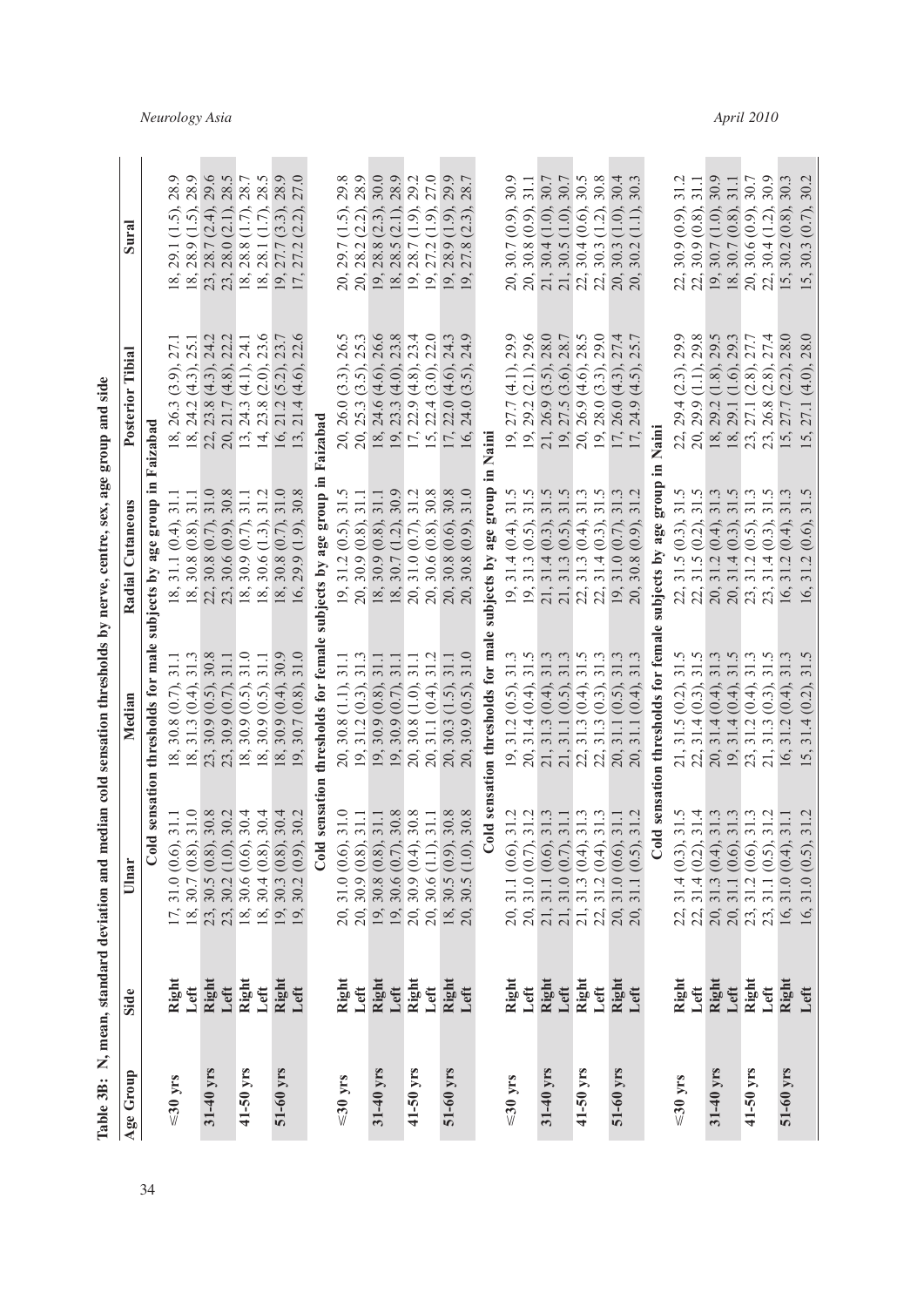| Table 4: Normal reference values for warm and cold sensation for five nerves based on the 95 <sup>th</sup> percentiles, presented as mid-points of four 10 year |      |                |       | age bands and calculated by sex, by |             |      | centre and by combined centres |      |            |                  |      |      |      |                         |                  |                              |      |       |                        |      |
|-----------------------------------------------------------------------------------------------------------------------------------------------------------------|------|----------------|-------|-------------------------------------|-------------|------|--------------------------------|------|------------|------------------|------|------|------|-------------------------|------------------|------------------------------|------|-------|------------------------|------|
| Faizabad                                                                                                                                                        |      |                | Ulnar |                                     |             |      | Median                         |      |            | Radial Cutaneous |      |      |      | Posterior Tibial        |                  |                              |      | Sural |                        |      |
|                                                                                                                                                                 | Warm |                |       | Cold                                | Warm        |      | Cold                           |      | Warm       |                  | Cold |      | Warm |                         | Co <sub>ld</sub> |                              | Warm |       | Cold                   |      |
|                                                                                                                                                                 | Σ    | 匞              | Σ     | 匞                                   | Σ           | 匞    | Σ                              | 匞    | Σ          | 匞                | z    | 匞    | Σ    | 匞                       | z                | 匞                            | Σ    | ≃     | Σ                      | 匞    |
| 25 years                                                                                                                                                        | 34.7 | 34.1           | 29.7  | 29.7                                | 33.         | 33.4 | 30.1                           | 29.6 | 34.1       | 34.2             | 29.5 | 29.9 | 48.2 | 48.5                    | 17.8             | 5<br>$\frac{8}{18}$          | 35.5 | 36.6  | 26.3                   | 27.3 |
| 35 years                                                                                                                                                        | 35.1 | 34.4           | 29.4  | 29.4                                | 34.         | 33.7 | 29.9                           | 29.5 | 34.6       | 34.7             | 29.2 | 29.6 | 48.7 | 49.0                    | 16.2             | 17.3                         | 36.5 | 38.0  | 25.5                   | 26.7 |
| 45 years                                                                                                                                                        | 35.6 | 34.8           | 29.2  | 29.2                                | 34.4        | 34.0 | 29.7                           | 29.3 | نى<br>35.  | 35.4             | 28.8 | 29.3 | 49.3 | 49.5                    | 14.5             | $\tilde{\mathcal{L}}$<br>15. | 37.8 | 39.9  | 24.6                   | 26.0 |
| 55 years                                                                                                                                                        | 36.0 | 35.2           | 28.9  | 28.9                                | 35.2        | 34.3 | 29.3                           | 29.1 | 36.1       | 36.3             | 28.4 | 29.0 | 49.8 | 49.9                    | 12.7             | 14.6                         | 39.3 | 42.4  | 23.7                   | 25.3 |
|                                                                                                                                                                 |      |                |       |                                     |             |      |                                |      |            |                  |      |      |      |                         |                  |                              |      |       |                        |      |
| Naini                                                                                                                                                           | Warm |                | Ulnar | Cold                                | Warm        |      | Cold<br>Median                 |      | Warm       | Radial Cutaneous | Cold |      | Warm | <b>Posterior Tibial</b> | Cold             |                              | Warm | Sural | Cold                   |      |
|                                                                                                                                                                 | Σ    | 匞              | Σ     | 匞                                   | Σ           | E,   | Σ                              | 匞    | Σ          | 匞                | ⋝    | 匞    | Σ    | 匞                       | Σ                | 匞                            | Σ    | 匞     | Σ                      | ≃    |
| 25 years                                                                                                                                                        | 34.9 | $\circ$<br>33. | 30.1  | 30.6                                | 34.2        | 33.3 | 30.6                           | 30.8 | Ń<br>र्ट्र | Ņ<br>33.         | 30.5 | 30.9 | 45.4 | 44.6                    | 22.8             | 26.1                         | 36.9 | 35.1  | $\ddot{\Omega}$<br>29. | 30.0 |
| 35 years                                                                                                                                                        | 34.9 | 33.8           | 30.0  | 30.4                                | 34.3        | 33.5 | 30.5                           | 30.8 | 4.<br>34.  | 33.4             | 30.4 | 30.7 | 46.4 | 45.9                    | 20.9             | 24.6                         | 37.6 | 35.9  | 29.2                   | 29.7 |
| 45 years                                                                                                                                                        | 35.0 | 34.0           | 30.0  | 30.2                                | 34.4        | 33.7 | 30.4                           | 30.7 | 34.7       | 33.8             | 30.2 | 30.5 | 47.4 | 47.3                    | 18.7             | 23.0                         | 38.0 | 37.0  | 29.0                   | 29.4 |
| 55 years                                                                                                                                                        | 35.0 | 34.2           | 29.9  | 30.0                                | S<br>34.0   | 33.9 | 30.3                           | 30.7 | 35.0       | 34.1             | 30.0 | 30.2 | 48.4 | 48.7                    | 16.2             | 21.0                         | 39.3 | 38.3  | 28.7                   | 29.1 |
|                                                                                                                                                                 |      |                |       |                                     |             |      |                                |      |            |                  |      |      |      |                         |                  |                              |      |       |                        |      |
| Combined<br>Centres                                                                                                                                             |      | Warm           | Ulnar | Cold                                | <b>Narm</b> |      | Cold<br>Median                 |      | Warm       | Radial Cutaneous | Cold |      | Warm | Posterior Tibial        | Cold             |                              | Warm | Sural | Cold                   |      |
|                                                                                                                                                                 | Σ    | 匞              | Σ     | 匞                                   | Σ           | ≃    | Σ                              | ⊑    | Σ          | 匞                | Σ    | 匞    | Σ    | 匞                       | Σ                | ≃                            | Σ    | ⋤     | Σ                      | 匞    |
| 25 years                                                                                                                                                        | 34.9 | 33.9           | 29.5  | 30.1                                | 34.0        | 33.4 | 30.3                           | 30.1 | Ņ<br>34.   | 33.7             | 29.9 | 30.4 | 47.2 | 46.8                    | 19.1             | 21.0                         | 36.2 | 35.9  | 27.6                   | 28.5 |
| 35 years                                                                                                                                                        | 35.1 | 34.1           | 29.4  | 29.9                                | 34.2        | 33.6 | 30.2                           | 30.0 | 34.6       | 34.2             | 29.7 | 30.1 | 48.1 | 47.8                    | 17.3             | 19.3                         | 37.1 | 37.1  | 27.2                   | 28.0 |
| 45 years                                                                                                                                                        | 35.3 | 34.4           | 29.2  | 29.6                                | 34.4        | 33.9 | 30.0                           | 29.9 | 35.0       | 34.7             | 29.5 | 29.8 | 49.0 | 48.8                    | 15.3             | 174                          | 38.1 | 38.6  | 26.6                   | 27.5 |
| 55 years                                                                                                                                                        | 35.6 | 34.7           | 29.1  | 29.3                                | 34.7        | 34.1 | 29.9                           | 29.7 | 35.6       | 35.4             | 29.2 | 29.5 | 49.8 | 49.8                    | 13.2             | 15.3                         | 39.4 | 40.6  | 26.0                   | 26.9 |

35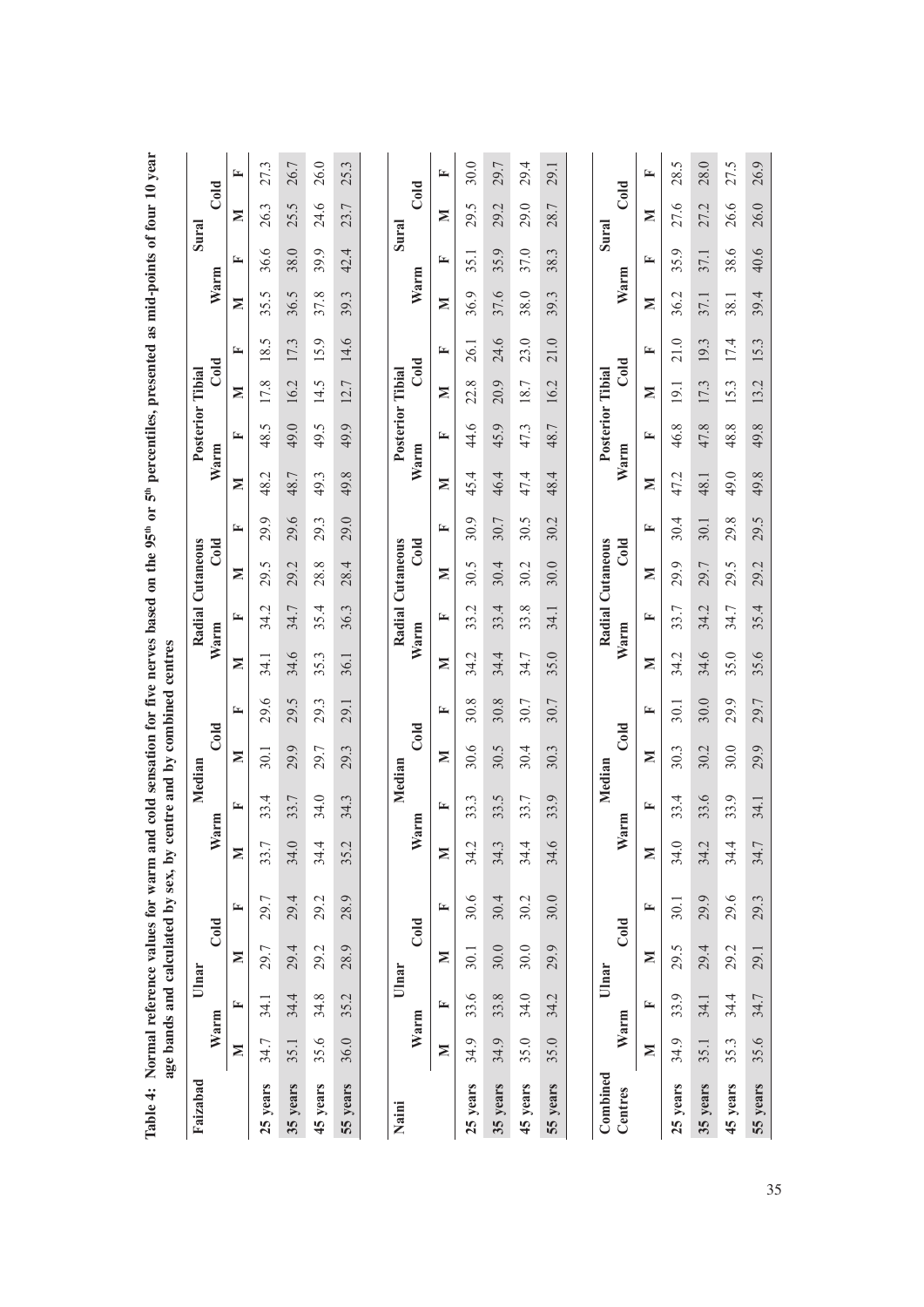**Table 5: Impairment rates (percentages) for warm and cold sensation in five nerves among 303 newly diagnosed cases of multibacillary leprosy, presented by sex, by centre and for combined centres.** 

|              |           | <b>Ulnar</b>                            |      |      |                | Median |             |           |                                                                                           | Rad. Cut. |             |                                              |      | Pos. Tib. |             |   |      | <b>Sural</b> |      |
|--------------|-----------|-----------------------------------------|------|------|----------------|--------|-------------|-----------|-------------------------------------------------------------------------------------------|-----------|-------------|----------------------------------------------|------|-----------|-------------|---|------|--------------|------|
|              | Warm      |                                         | Cold | Warm |                |        | <b>Cold</b> |           | Warm                                                                                      |           | <b>Cold</b> |                                              | Warm |           | <b>Cold</b> |   | Warm |              | Cold |
| M            | F         | M                                       | F    | M    | F              | M      | F           | M         | F                                                                                         | M         | F           | M                                            | F    | M         | F           | M | F    | M            | F    |
|              |           |                                         |      |      |                |        |             |           | Faizabad                                                                                  |           |             |                                              |      |           |             |   |      |              |      |
|              | 25.8 20.5 | -14.6                                   | 9.2  |      | 29.8 36.4 14.8 |        |             | 13.6 35.0 | 34.1                                                                                      | 20.4      |             | 38.6 58.2 50.6 40.8 32.2 45.2 39.8 30.6 36.4 |      |           |             |   |      |              |      |
| <b>Naini</b> |           |                                         |      |      |                |        |             |           |                                                                                           |           |             |                                              |      |           |             |   |      |              |      |
|              |           |                                         |      |      |                |        |             |           |                                                                                           |           |             |                                              |      |           |             |   |      |              |      |
| 17.7         |           | 26.3 10.3 13.2 18.5 34.2 12.5 19.7 40.9 |      |      |                |        |             |           | 50.7                                                                                      | 34.8      |             | 36.0 53.7 44.7 42.1 34.2 39.3 37.3 40.2 38.7 |      |           |             |   |      |              |      |
|              |           |                                         |      |      |                |        |             |           | <b>Combined Centres</b>                                                                   |           |             |                                              |      |           |             |   |      |              |      |
|              | 21.7 23.8 |                                         |      |      |                |        |             |           | 10.5 10.4 22.8 34.8 12.6 11.6 37.0 41.7 25.6 36.8 50.6 44.8 37.5 30.7 42.7 38.7 32.7 33.7 |           |             |                                              |      |           |             |   |      |              |      |
|              |           |                                         |      |      |                |        |             |           |                                                                                           |           |             |                                              |      |           |             |   |      |              |      |

of the study is its large sample size, allowing calculation of normal reference values stratified by age, by sex and by centre for five bilateral nerve sites. Our inclusion and exclusion criteria mean that the resulting reference values may be applied in similar areas of India. They may also be applied in studying the impact of other conditions in which warm and cold sensation are affected, specifically in diabetes.

The first paper in the present series $12$ discussed the impact of uncertainty about age on vibration perception thresholds. A tendency to underestimate age may be partly responsible for the extreme values identified for warm and cold sensation thresholds in the present data set. However, the data for the lateral dorsum of the foot exhibit the most extreme values and greatest variability (Table 3A and 3B and Figure 1) and raise concerns about the sensitivity of testing when thresholds are close to the maximum measurable temperatures. Inability to detect such high temperatures also gives rise to concerns about the potential for damage to skin through testing. However, in none of the subjects or cases tested did we see any such damage.

 Given the vulnerability of the sole of the foot to injury, maintaining sensation in the foot is a primary concern in preventing secondary injury in leprosy. A study by Withington *et al*<sup>9</sup> found the onset of disabilities in leprosy to be related to socio-economic factors and manual occupations. Such factors may well contribute to the variability in thresholds reported here.

 While normal thresholds for the posterior tibial nerve are close to the limits of what could be tested, those for the sural nerve were less extreme. Testing sural nerve function may therefore be preferred. However, the pattern of onset in nerve function impairment in leprosy is not well understood. Further analysis is therefore required to determine sensitivity and specificity between the two nerves.

Working in Israel Yarnitsky and Sprecher<sup>10</sup> used the same Medoc Thermal Sensation Analyser to assess warm and cold sensation at the thenar eminence of the hand in a group of 106 normal subjects. Using the method of levels they computed reference values using the  $97.5<sup>th</sup>$ percentiles for warm sensation at the thenar eminence ranging from 32.5˚C in the age group 20 - 39 years and  $32.6^{\circ}$ C in the age group 60 to 79 years. The equivalent for cold sensation was 31.3˚C to 31.2˚C. In the present study we found both warm and cold sensation thresholds based on the less demanding 95<sup>th</sup> percentile to be more extreme- 34.0-.7 and 30.3-29.7 respectively. These findings confirm the importance of determining population-specific reference values.

Researchers in  $UK<sup>14</sup>$  compared thermal sensation thresholds of healthy subjects in centres in Sweden, Belgium and UK in order to determine the causes of variability within their data. They found differences relating to occupation, agerelated effects and a skin temperature effect but no significant difference between left and right side assessments. Compared to workers of other vocations, manual labourers were less able to detect temperature decrease and displayed a wider range between detectable warm and cold sensation. We did not record data on occupation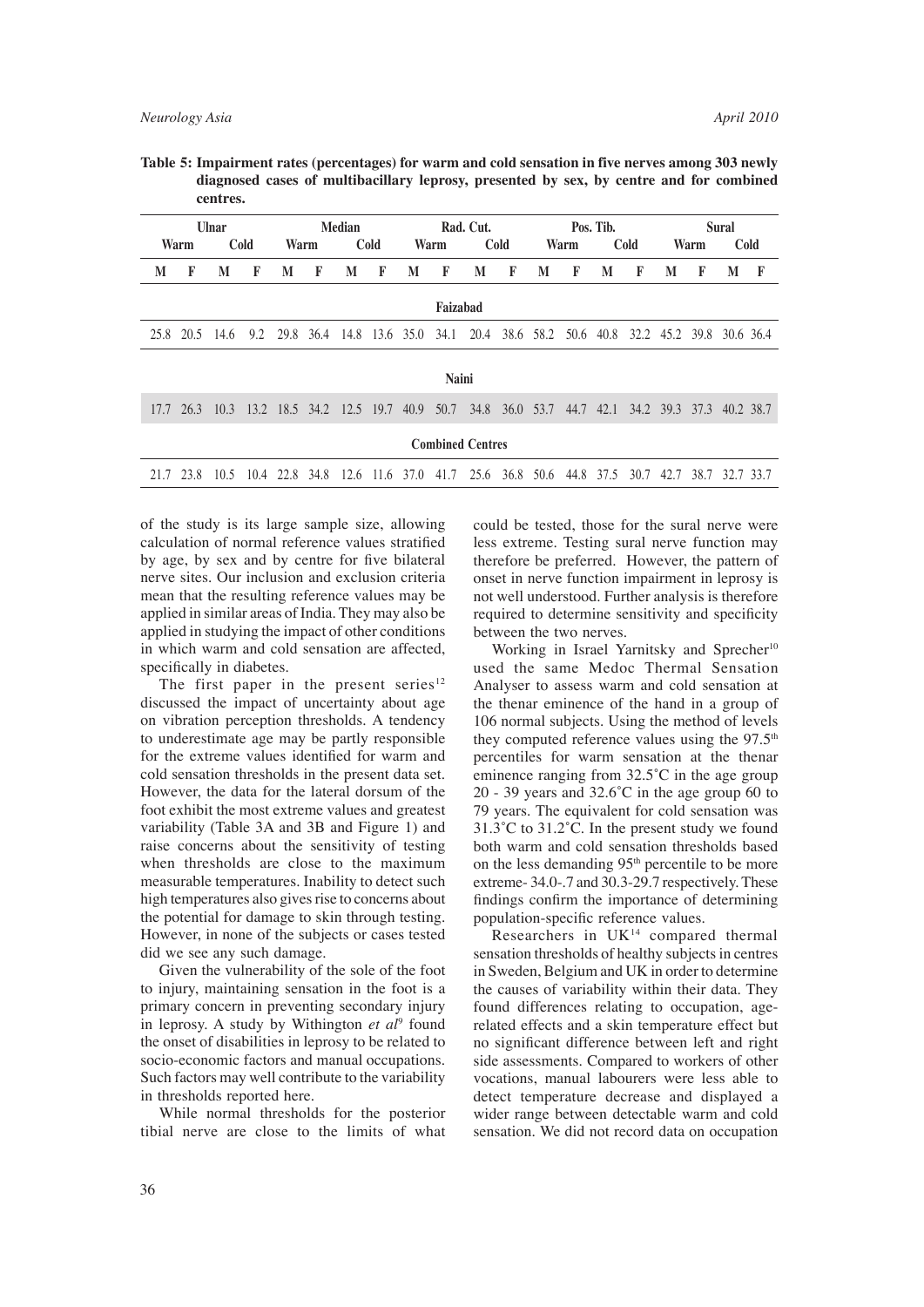Figure 2. Scatter plot of ulnar and posterior tibial warm and cold sensation (degrees centigrade) for leprosy cohort cases by age and by centre with superimposed normal 95<sup>th</sup> or 5<sup>th</sup> percentiles based on combined centres plus shaded area highlighting the difference between centre-specific percentiles.